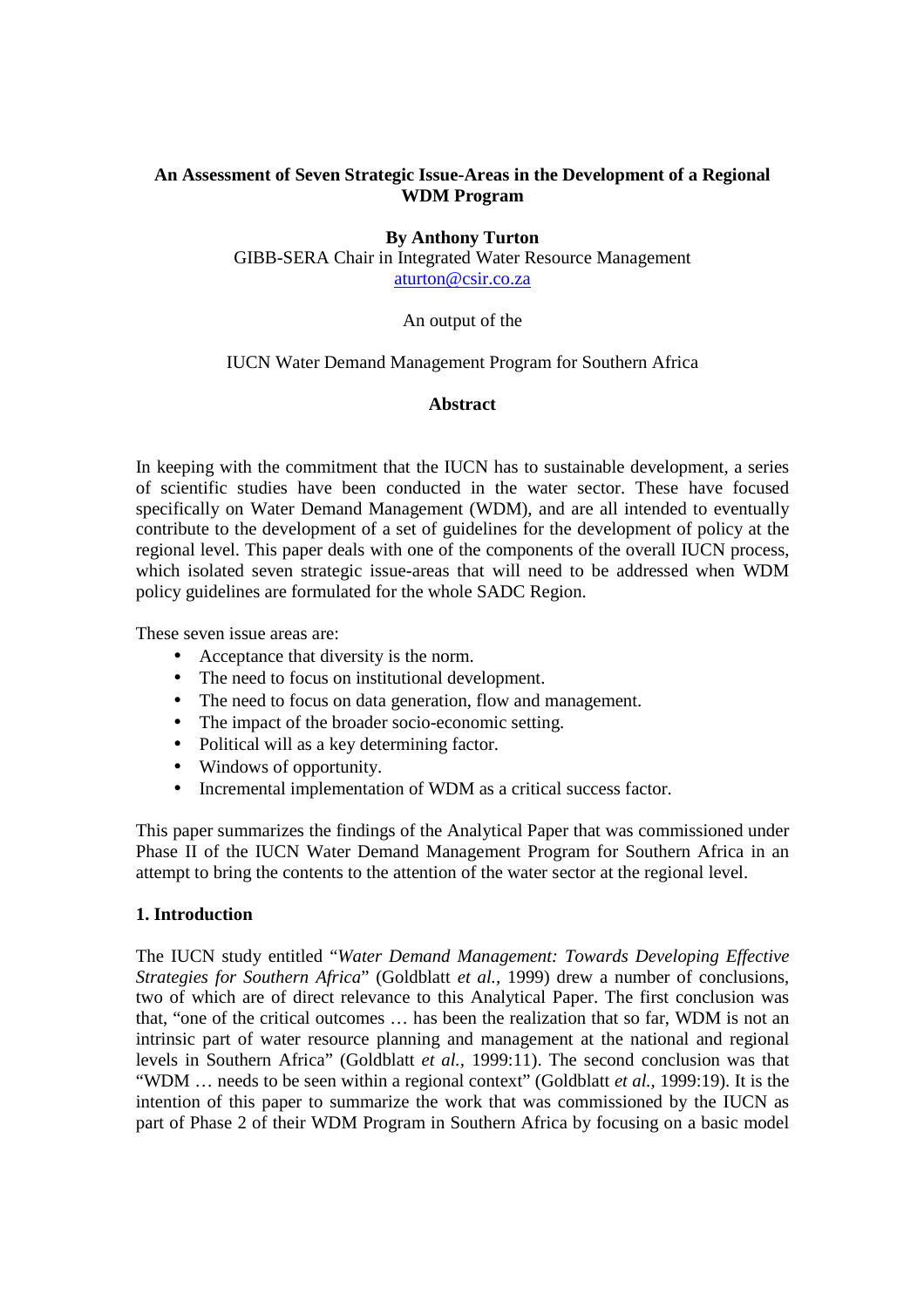and seven strategic issue areas that were developed in the Analytical Paper entitled "*WDM As A Concept and a Policy: Towards the Development of a Set of Guidelines for Southern Africa***"** (see Turton, 2002a).

## **2. The Implications of Basin Closure on Water Management Institutions**

Basin closure is a useful concept that is central to our understanding of the *problematique* of WDM as both a concept and a policy. A river basin with no utilizable outflow of water is a closed basin (Seckler, 1996). A river basin is said to be facing closure when all of the available water has been allocated to some productive activity and there is no more water left to be allocated (Svendsen *et al.,* 2001:184). This means that issues such as sectoral water efficiency (SWE) become increasingly important as basin closure is reached, so consequently decisions regarding the inter-sectoral and intra-sectoral allocative efficiency of water become relevant. This in turn implies that competition increases between users making the allocative decisions increasingly politicized, particularly when this allocation is between sovereign states, calling for a robust conflict resolution mechanism such as effective regimes in international river basins (Turton, 2002b:13). This differs from the hydrological definition of the term where a closed basin is a basin that has an outflow into internal seas, lakes or other sinks (Wester *et al.,* 2001:161). *Only when a river basin approaches closure, does WDM start to become relevant, so it is necessary to know where this threshold is in any given situation if we are to understand WDM as a concept and a policy more profoundly*.

Working on the development of the concept of basin closure, and in particular the changing institutional arrangements that are needed in order to manage this condition, Molden *et al.,* (2001:73-87) has developed a useful model (see Figure 1).



Figure 1. Phases of river basin development as envisaged by Molden *et al.*, (2001:77).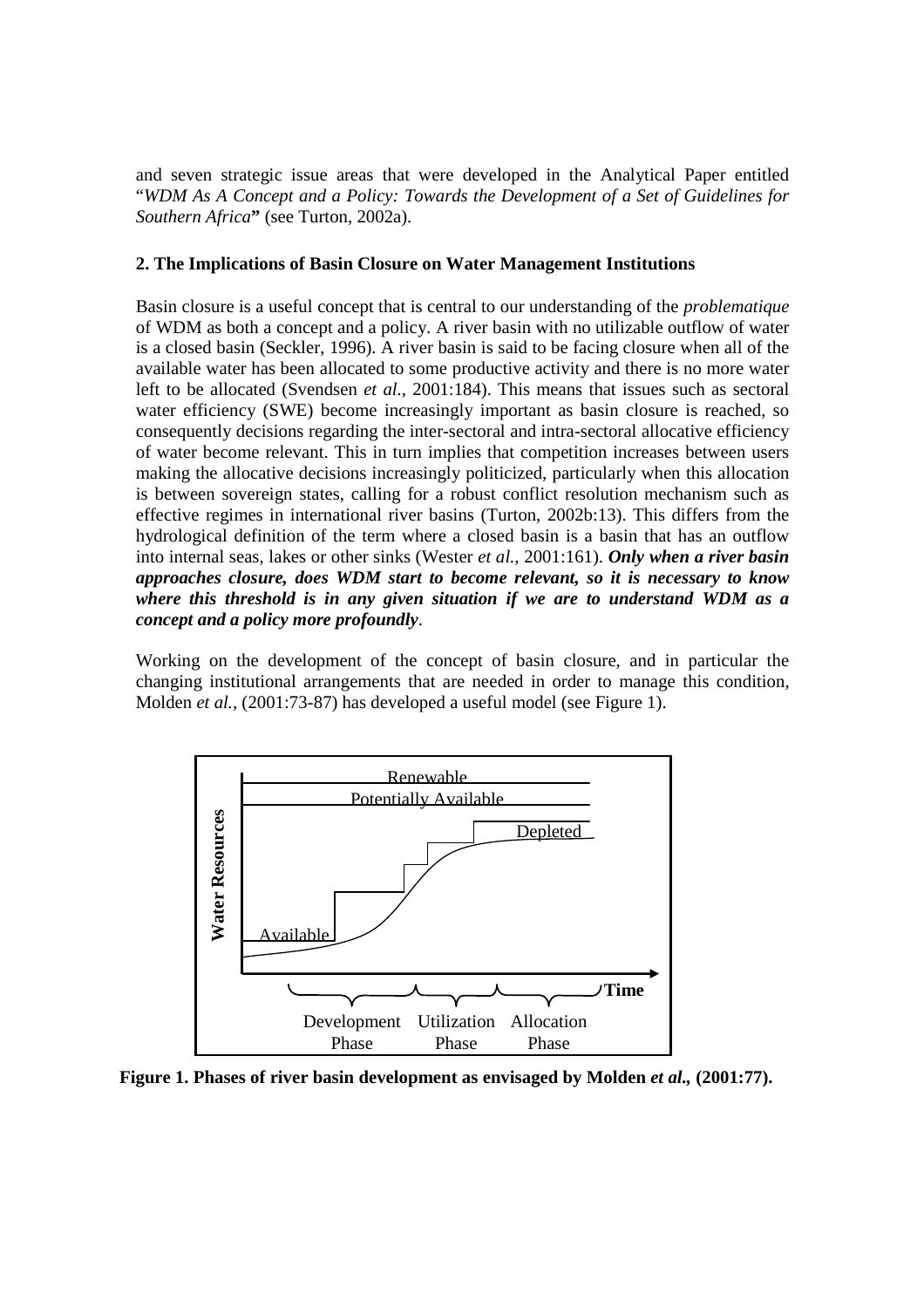This model shows what happens as the water resources within a given river basin are developed for economic use over time. Their central hypothesis is that changing patterns of water use within a given river basin require "adaptive institutions" for the sustainable, equitable and productive management of water resources (Molden *et al.,* 2001:74). As the water resources are developed over time, the institutional arrangements needed to manage those resources change. According to Molden *et al.,* (2001:77-78) three distinct phases of institutional development can be isolated, each associated with a specific level of resource development, and consequently each needing a different set of rules, procedures and management priorities. These three phases consist of the following:

The Development Phase. This is found in the early stages of river basin development. During this phase, there is no scarcity of naturally occurring water, so the main emphasis is on developing the resources that exist in nature. Due to the abundant availability of water, the laws of economics dictate that it is not a scarce good and consequently the value is relatively low. *As such WDM is not necessary at this time, and if introduced as a policy would probably fail*. Increasing demand for water results in increased development of infrastructure such as dams and pipelines. This starts to place an economic cost on water, but in general the economic value stays low due to its relative abundance. Institutional priorities at this stage are centered mainly on engineering-related issues (First-Order Focus).

The Utilization Phase. This starts to occur once there has already been significant development of the hydraulic infrastructure. As such there has been considerable economic cost involved in mobilizing water and guaranteeing the assurance of supply to a given level. In this phase efficiency starts to become an issue, so the institutional arrangement changes to adapt to this new management requirement. The institutions tend to focus on sectoral issues such as the management of irrigation projects or the supply of bulk water to domestic or industrial users. Scarcity is not yet a major problem, but the economic cost of water delivery starts to become a concern. Small new infrastructural projects are also developed as the depletion curve approaches the available curve, but these are less attractive and more costly for various engineering-related reasons, so their improved yield is rather limited. In a sense this is roughly like the economic law of diminishing returns. *At this time WDM starts to become a management issue, but at best this is used to buy time before the next stage of infrastructure such as a dam needs to be developed*.

The Allocation Phase. This starts to become relevant as basin closure is being reached, and depletion approaches the potentially available water curve. This means that there is limited scope for new infrastructural development, so increased efforts need to be made to increase the productive use of the water. The increasing scarcity of water means that the economic laws of supply and demand start to operate and the value of water rises. *At this stage allocative efficiency becomes an issue, with the need to start inter-sectoral allocation from lower sectoral value users to higher sectoral value users.* Managing the demand for water also starts to become a central issue at this time. The institutional focus now changes to the allocation of water between competing users and sectors, the resolution of conflict that now becomes endemic within the river basin, and the regulation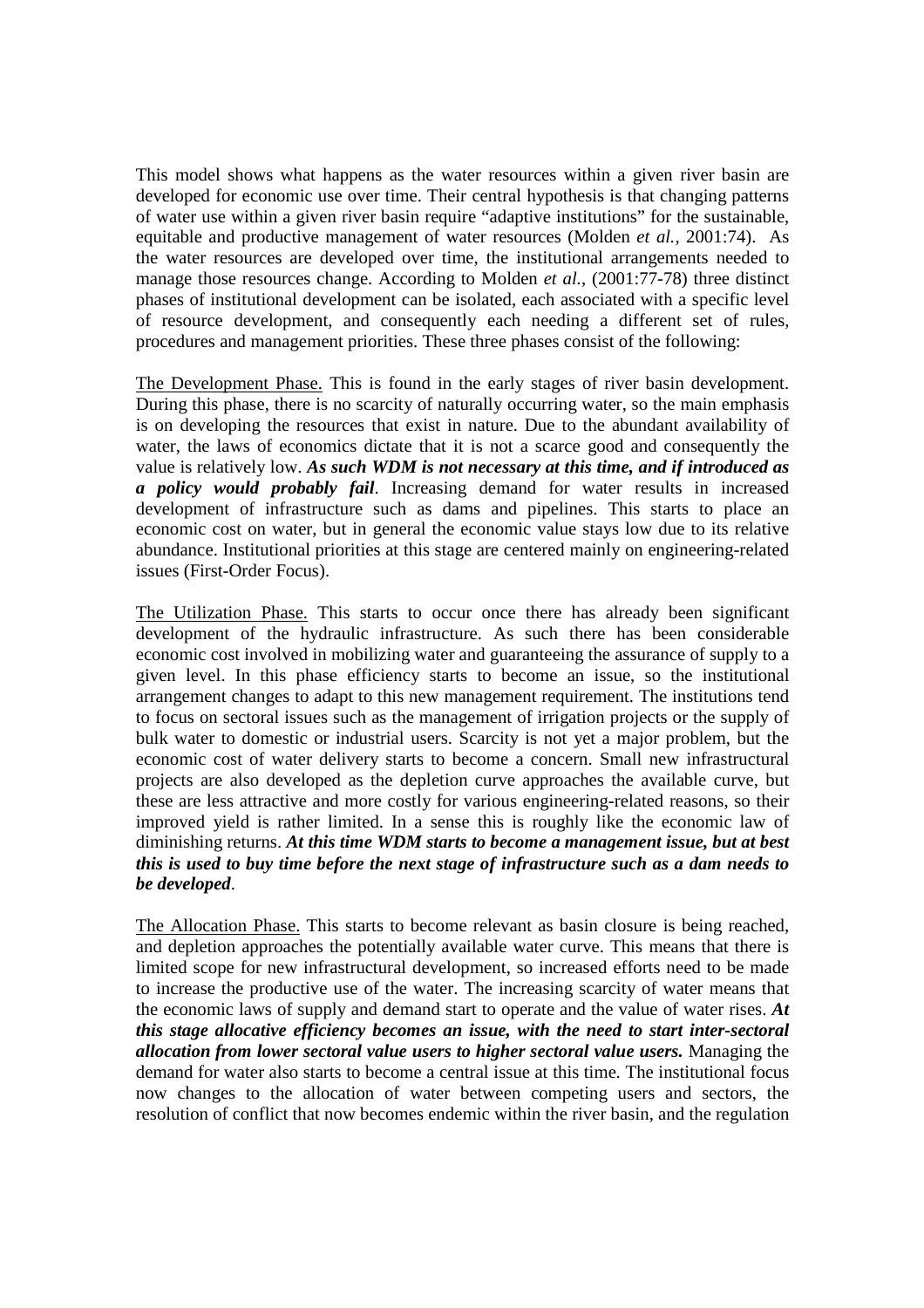of water supply. Coordination becomes increasingly important involving significant transaction costs. The apportionment of water to different riparian states becomes a key issue in international river basins at this time.



**Figure 2. Simplistic model showing transition from Supply-Sided Phase to Demand Management Phase within a given river basin (Turton, 1999a; 2002a; 2002b).**

While Molden *et al's.*, (2001) model is helpful in showing how institutional arrangements within a given river basin need to change over time, it does not cast enough light on some important conceptual issues. In order to achieve this, some additional research work has been done with the purpose of developing a more comprehensive model (Turton, 1999a; Turton & Ohlsson, 1999; Lundqvist & Turton, 2001). Central to this work is the need to understand the various transitions that are implicit in the model that has been developed by Molden *et al*., (2001).

The starting point of this refined model as shown in Figure 2 is similar to that of Molden *et al.,* (2001) (Figure 1), but was developed independently of that model. The central need was to understand what social triggers, if any, would become important for institutional development as various phases of water resource management were encountered over time. As such the identification of thresholds would be important, as these would trigger off a new set of institutional needs, which if not met, would result in an increase in conflict potential and a delegitimization of the institution. This model is based on the assumption that it is largely demographic factors that drive the demand for water in a given river basin. This is represented as an "S" curve. There are five important concepts that are central to this model (Turton, 1999a) which need to be highlighted. These are as follows:

• As the demographic base of a given river basin changes over time, there is an increase in the demand for water. In this sense there is a close correlation between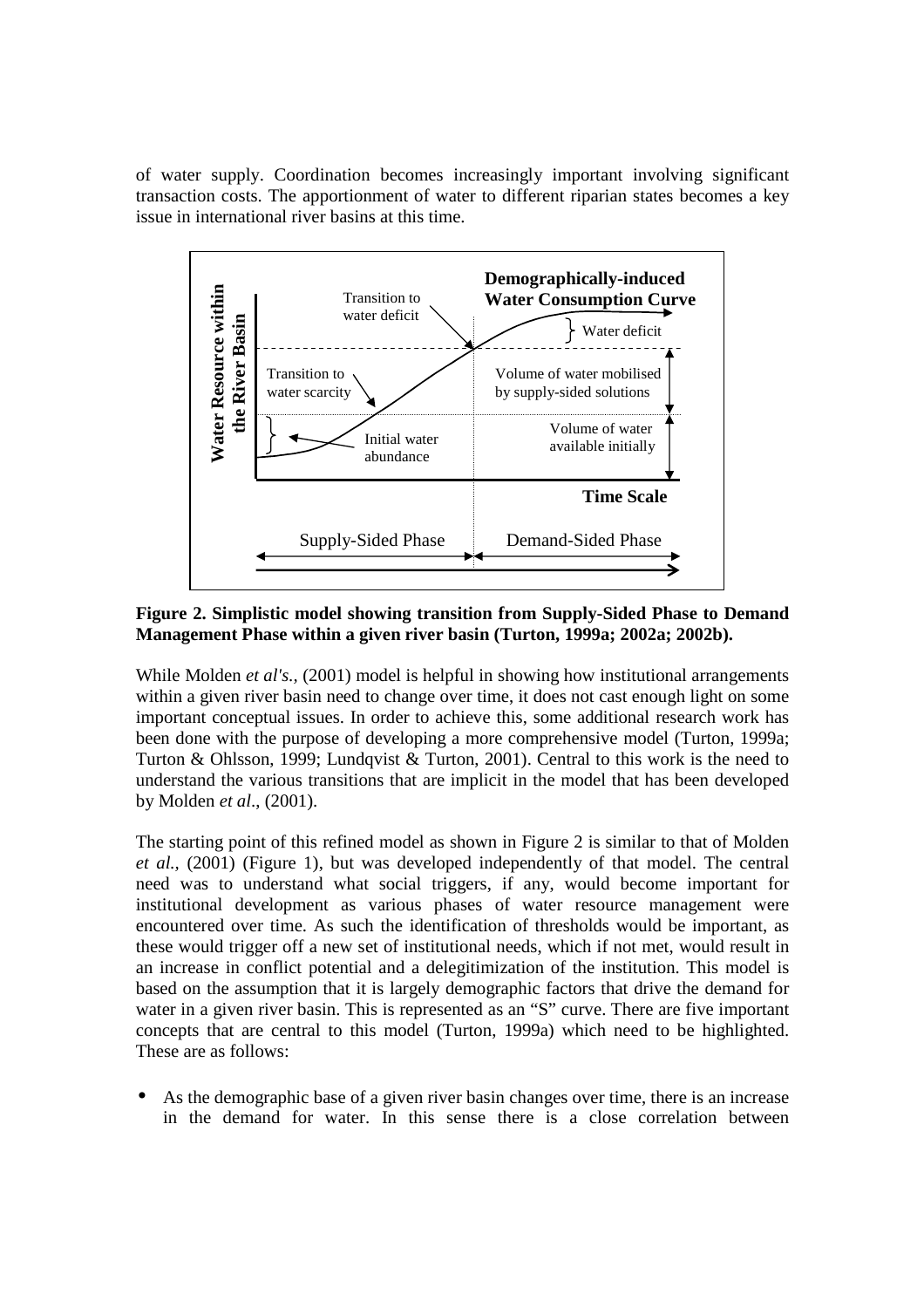demographic growth and the growth in water demand. As a result, the main curve on the graph is called the "Demographically-Induced Water Consumption Curve" (DIWCC). The word "consumption" is used loosely in the sense that water is used but not really consumed as one would consume a resource like coal, which once ignited would no longer be available for burning as an energy source. Water is consumed but returned to the hydrological cycle in some form or either, either as effluent or as water vapour. The important aspect is that this water is not readily available for direct re-use, so in a loose sense it has been consumed. In reality effluent can be treated, but this adds cost and is normally beyond the capacity of most developing countries to do, resulting in pollution as a significant element in the depletion of a resource-base. Lundqvist (1998) has labeled this phenomenon "hydrocide", which is a manifestation of a specific - and particularly debilitating - second-order resource problem for the developing world in general.

- During the early stages of development within the given river basin, there is an initial period of water abundance. In this sense the term "water abundance" means that the volume of water that is available exceeds the demand for that water. Under such conditions, demand is relatively low, water availability is relatively high and consequently water has a low economic value. This in turn means that the incentive for the abuse of water is high during the early stages of river basin development.
- Economic development takes place, very often having been triggered off by a specific event such as the discovery of gold on the Witwatersrand (Turton & Meissner, 2000), which in turn creates a rapid increase in the demand for water. This forces the DIWCC upwards, to a point where it crosses the horizontal line that represents the volume of water that was available initially. This specific moment in time is known as the transition to water scarcity.
- Water scarcity exists within the given river basin when the DIWCC exceeds the locally available supply of water. The transition to water scarcity results in the birth of the hydraulic mission in society, as politicians seek to mobilize water in order to create a stable infrastructural platform on which future social and economic development can be built. Engineers are commissioned with the task of mobilizing water by means of the development of hydraulic infrastructure. Institutional development that has been created by the transition to water scarcity is similar to the "development" and "utilization" phase of water resource management depicted in Molden *et al's.,* (2001) model. Basin closure is approached, and possibly even reached in this phase of water scarcity. If basin closure is reached, then there is a strong stimulus to augment supply within the given river basin by capturing the resource-base in another river basin by means of an IBT. *This increases the volume of water that can be mobilized through human ingenuity, thereby enabling water supply to continue even after basin closure has been reached*. This acts as a primary stimulus for resource capture, with direct implications for other downstream riparian states in shared international river basins. This important element of water resource management is not evident in Molden *et al's.,* (2001) model, which presumes that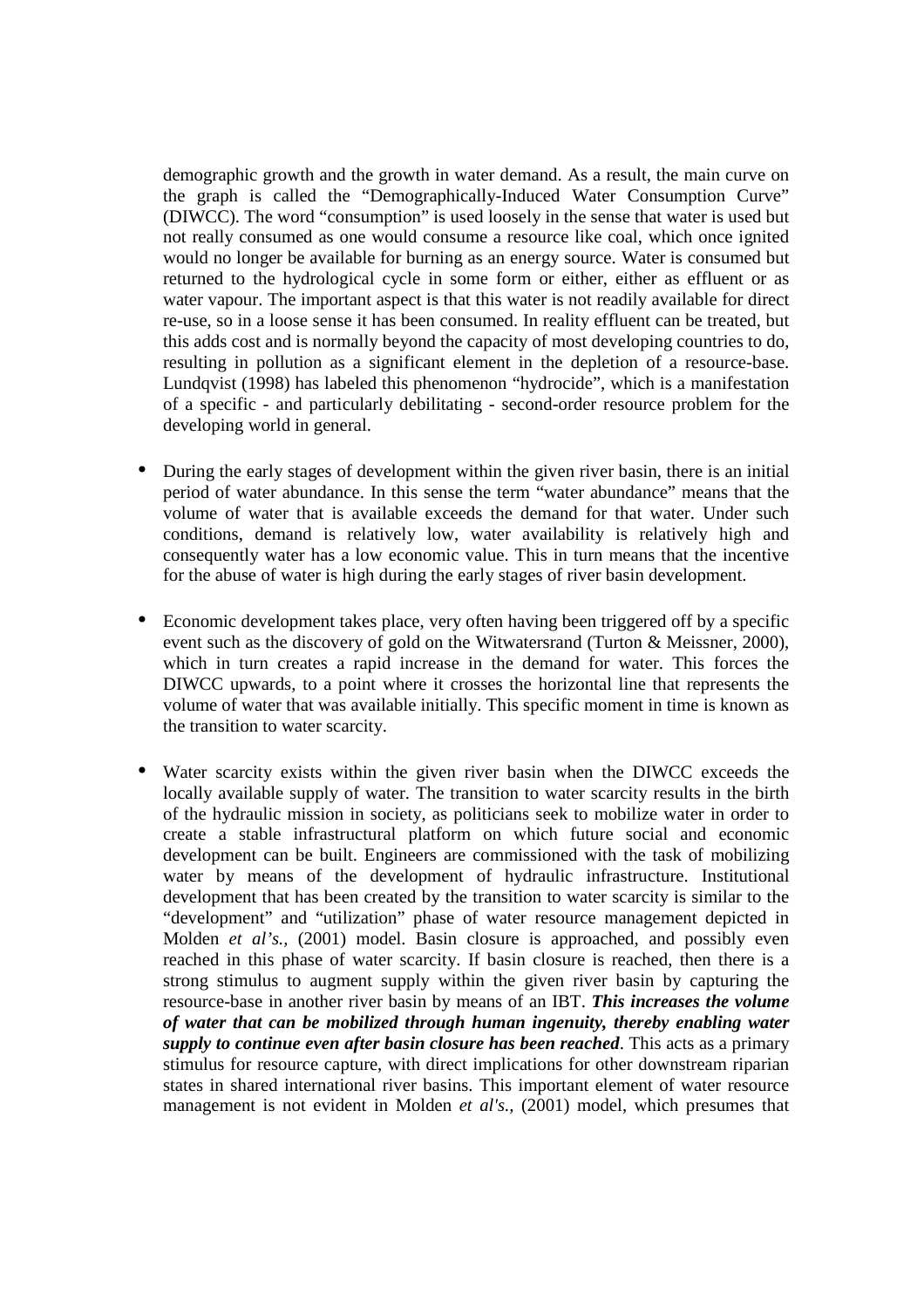water is managed within the context of a given river basin with no linkage to other river basins.

• Continued economic development causes water to be mobilized to such an extent that the DIWCC starts to approach, and eventually passes, the maximum volume of water that can be mobilized by supply-sided solutions such as IBTs. This represents the transition to water deficit, beyond which no further water can be mobilized without severe long-term ecological impacts. Under these conditions water can become securitized as the strategic implications of water as a fundamental component of the economic growth potential of the state become apparent (Turton, 2001). *Institutional development in this phase is centered on water allocation, conflict resolution and the management of demand*, with specific implications for other riparian states in shared international river basins, given the potential impact that resource capture has had on their own resource base.

## **3. The Concept of Adaptation as a Result of Second-Order Resources**

Molden *et al.,* (2001) have shown that water management institutions must adapt over time as river basin closure approaches. It therefore becomes necessary to dwell for a few moments on the dynamics of this adaptive institutional development because *in reality* the *problematique* of WDM as a concept and a policy is that *this adaptation often does not occur, which is why WDM is not being widely applied in Southern Africa*. Haas (1983:57) notes that organizations learn and adapt, which is accomplished via the processing of information and the development of institutionalized knowledge. As such, knowledge creates the basis for cooperation by illuminating complex interconnections that were not previously understood (Krasner, 1983:19). Knowledge is therefore a function of cooperation, which in turn is the foundation of adaptation. Institutionalized knowledge, learning and adaptation are closely linked, but are also different from each other. A critical element of both the Molden *et al.,* (2001) and Turton (1999a) model is the central role that adaptation plays within any institutional arrangement for water management in a closing river basin. The weakness of both these models is that they assume that adaptation will occur, without explaining what the specific elements of adaptation are. This is where the work by Ohlsson (1999) becomes highly relevant (Allan, 2000:323). Ohlsson (1999:5) was initially concerned about the Malthusian-related issues of abundance and scarcity, seen within the context of natural resources and this linkage to human populations. Central to Ohlsson's (1999:23-24) argument is the existence of three distinct forms of scarcity. These are as follows:

- The scarcity of non-renewable resources such as minerals (which generally becomes a scarcity of environmental space over time).
- The scarcity of renewable resources such as water that are used for the production of biomass and food.
- The scarcity of social resources that will be needed by societies to adapt to changing levels of renewable and non-renewable resource scarcity.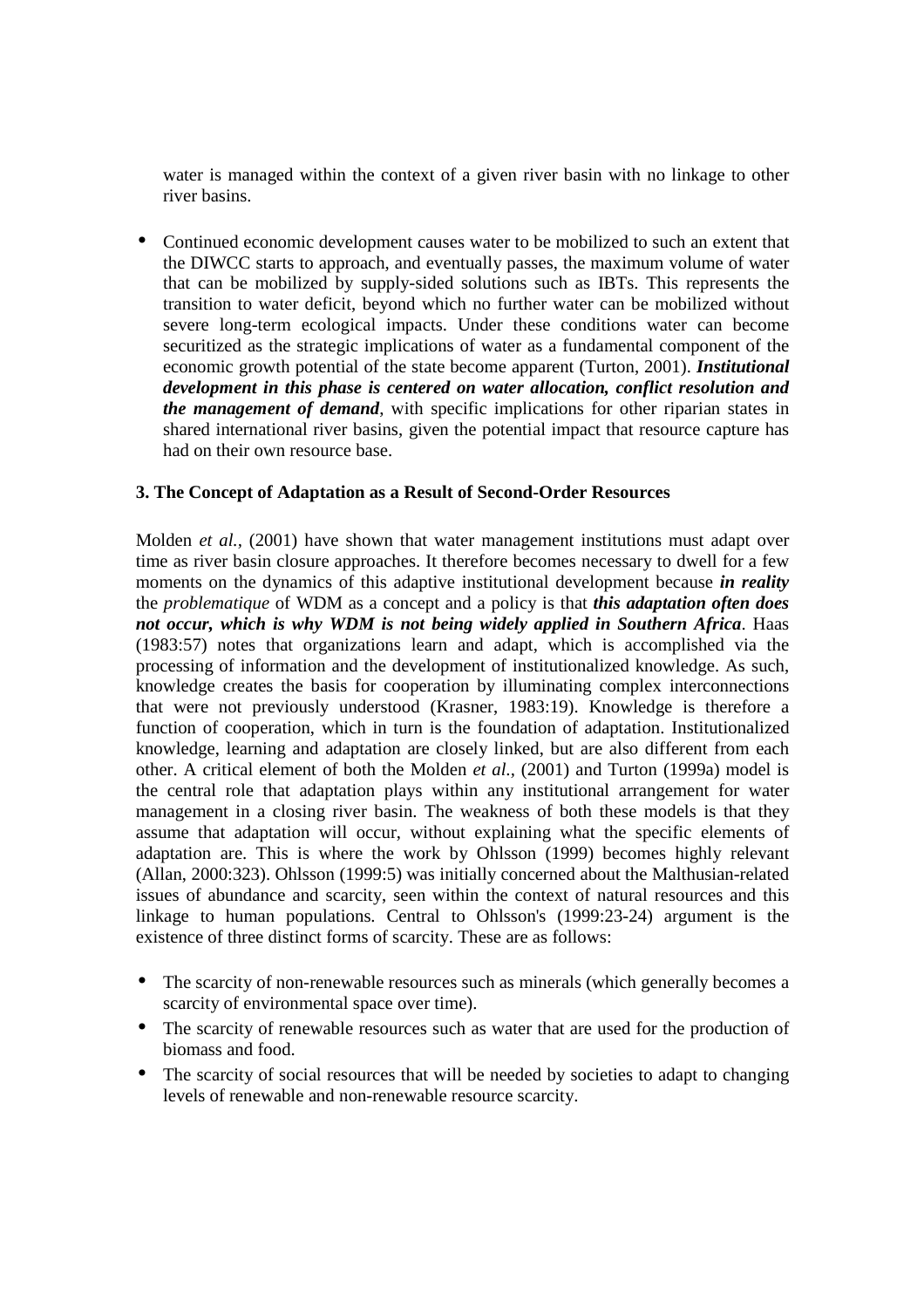These three forms of resource scarcity lie at the very heart of Ohlsson's research work, and have major significance for explaining and predicting the institutional adaptation that is assumed by Molden *et al.,* (2001) and Turton (1999a). It must be noted that social adaptation - or more accurately stated, the lack of appropriate social adaptation - is a central feature of many water-related conflict patterns. This has led Ohlsson (1999:161) to distinguish between two specific types of resource that are relevant to any analysis of resource scarcity. These are as follows:

- A First-Order Resource: is a natural resource such as minerals, land and water, which may be scarce or abundantly available. There are also two distinct types of first-order natural resource, each with fundamentally different characteristics:
	- Non-Renewable Resources: have a finite availability, and once depleted cannot be replaced. One characteristic of these resources is that they are consumed, which is an irreversible process. Typically, consumption of these resources results in a whole series of other problems such as pollution and environmental deterioration, so the management of the resource needs to factor this in.
	- Renewable Resources: are not depleted and therefore are not consumed. Consequently, effective management of these resources can result in continued economic growth over time. The operative word therefore becomes "effective" management, establishing a linkage to second-order resources.
- A Second-Order Resource: is a social resource, which may be either scarce or abundantly available. More appropriately, it is the need that is acutely perceived by societies, administrative organizations and the managers responsible for dealing with first-order natural resource scarcities, to find the societal tools appropriate for dealing with the social consequences of changing levels of first-order scarcities. *The failure to mobilize the appropriate amount of social resources with which to accomplish institutional transformation and change must be seen as a special form of resource scarcity.*

Seen in this light, Ohlsson (1999) has identified two different discourses on resource scarcity, which he presents graphically as shown in Figure 3. This work represented a substantial shift forward in the way that water resource management could be explained and understood, prompting the author to develop these concepts a little further (Turton, 1999a; Turton & Ohlsson, 1999; Turton, 2002b). The starting point for this development was the model that has been presented in Figure 2. If Ohlsson's (1999) work is valid, then *there are essentially three phases to water resource management, and consequently three specific focal points of water policy, each necessitating a different institutional arrangement*. This has specific relevance to an understanding of the *problematique* of WDM as a concept and policy, making it central to the logic of the Analytical Paper (Turton, 2002a).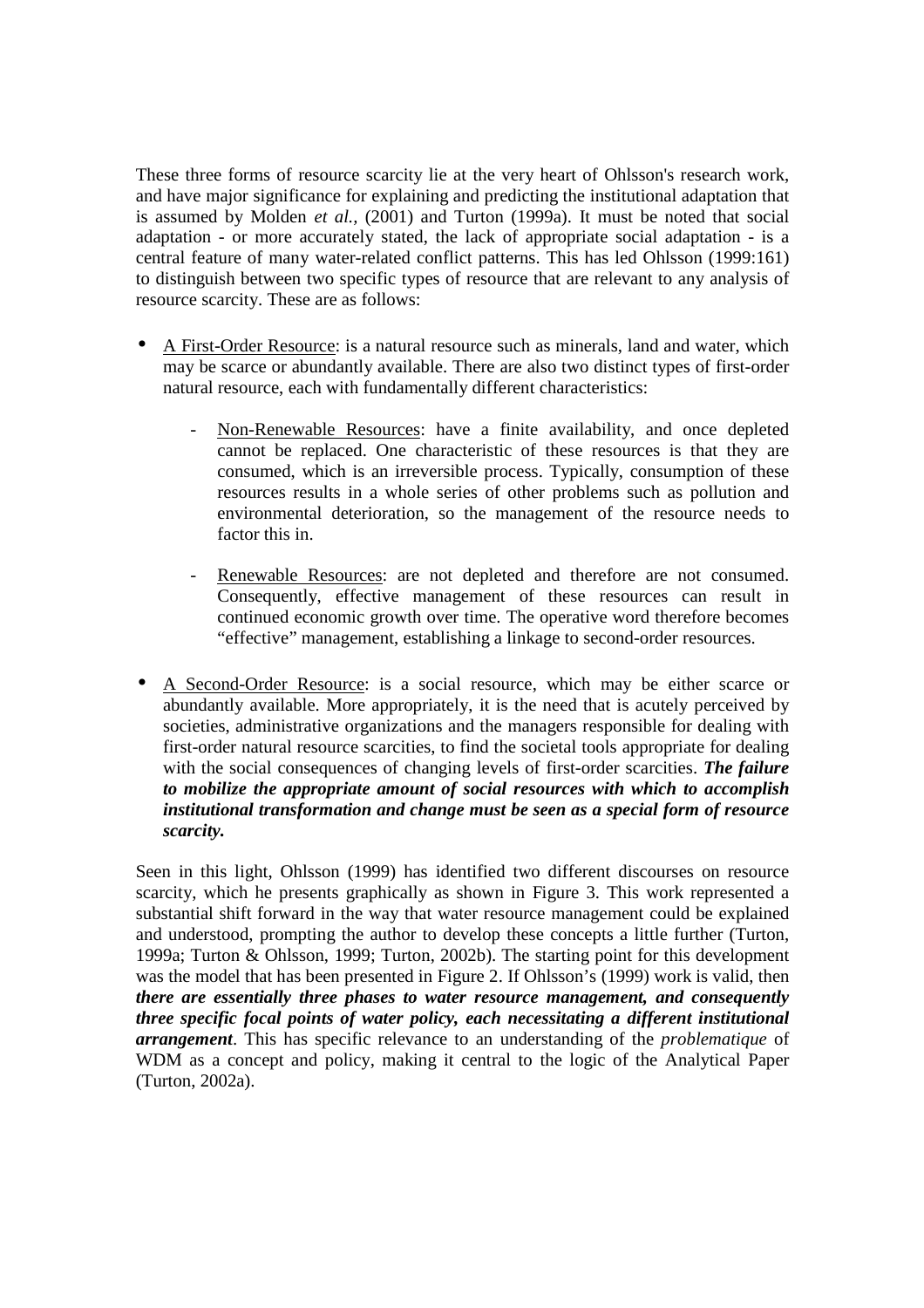Using the same concepts as those inherent in Figure 3, the assumption was made that water deficit is an unsustainable condition, much like an overdrawn bank account or balance of payment deficit in economic terms. Consequently, if water demand continues above the level of water mobilized by supply-sided solutions, then ecological collapse is likely. This would become a classic type of threshold event, heralding in a non-linear collapse of economies and the social systems that they support. To use Homer-Dixon's (2000:173) terminology, "greater complexity … and a higher chance of nonlinearities tend to boost the number of unknown unknowns in the natural, social, and technological systems around us". If this condition were to be averted, then any policy choice would have to involve the decision to re-align the DIWCC with the sustainability level of engineered water supply. This would change the shape of the "S" curve, and would split the water demand curve from the population growth curve (Ashton & Haasbroek, 2002).



**Figure 3. The parallel discourse of First-Order Natural Resource and Second-Order Social Resource Scarcity as depicted by Ohlsson (1999:164).** 

## **4. Discussion**

From this analysis, *it becomes evident that there is no single set of policy guidelines that will be universally valid for the entire Southern African situation*. The reason for this is that policy initiatives are specific to a given social, cultural, economic and political setting. This explains why despite the best of intentions, and with the valuable material support from NGOs such as the IUCN, no set of guidelines has been developed. It also shows the approach that has been outlined in the document entitled "An Analytical Paper to Support the Development of WDM Guidelines for the Southern African Region" to be flawed, largely because it is based on the key assumption that the South African and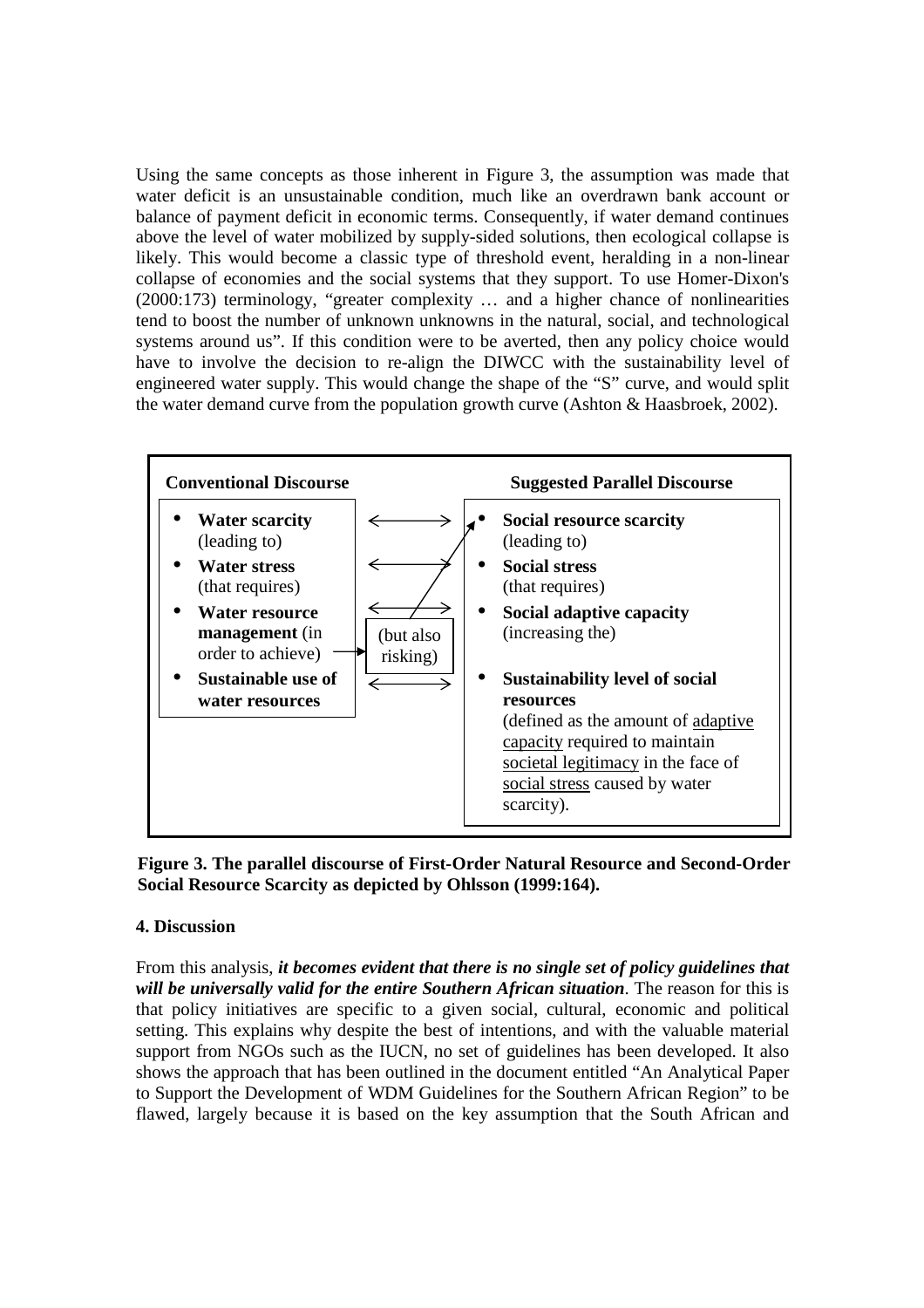Namibian experiences with respect to WDM can be replicated elsewhere in the region. This is unlikely to succeed for the host of reasons that have been presented in the Analytical Paper (Turton, 2002a). This does not mean to say that the effort is futile however. Quite the contrary is true. The current IUCN initiative is valuable because it has allowed these complex issues to be analyzed, and in particular, it has allowed for the sharing of the ideas presented in the Analytical Paper (Turton, 2002a) to be critically discussed among water professionals from the entire Southern African Region.

So, if the intention of generating one coherent set of policy guidelines is likely to fail, what can we do to overcome this natural hurdle?

The analysis of the various concepts, theories and models that have been presented above suggest that there are seven strategic issue-areas in which a concerted effort should be made. It is the contention of the author, that by focusing on these key issue-areas, the whole *problematique* of WDM as a concept and a policy can be developed and effectively implemented in Southern Africa. These seven strategic issue-areas are as follows:

Strategic Issue-Area No. 1: Accept that Diversity is the Norm. As the result of our deepening understanding of the conceptual difference between first and second-order resources, we can now explain why each country is different and somewhat unique. This is the fundamental reason why policy options that work in one setting, are likely to fail in another. Each country, river basin or catchment area has a different mixture of first and second-order resources at their disposal. This fact should be recognized and accepted as the primary point of departure in any future attempts to develop regional guidelines.

Strategic Issue-Area No. 2: Focus on Institutional Development. It has been shown that the key problem in Southern Africa is the general failure to effectively develop institutions. This does not mean that there are no institutions, but rather that institutions are generally under pressure. The cause of this is the rising level of complexity that needs to be managed, and in particular the complexity arising from the need to manage demand. This needs a fundamental change to the so-called Paradigm of Perception that forms the very foundation of institutions as they currently exist (Turton, 2002a). We have seen that each country has a different institutional challenge. Some countries have primarily a First-Order Focus (building infrastructure), whereas other countries have primarily a Second-Order Focus (building institutions). Each of these has a fundamentally different logic, rationale and philosophy to it.

Strategic Issue-Area No. 3: Focus on Data Generation, Flow and Management. It has been shown that complexity is a natural outcome of management interventions, particularly with respect to ecosystems. This complexity needs to be modeled if it is to be understood. Central to this is the need for data, which needs to be generated. This is particularly true for WDM, where critical data such as water balances, water loss, payment levels, cost-benefit analyses of alternative options and suchlike are of crucial importance. That data then needs to be managed in some way in order to be processed on time, accurately and then provided to the relevant decision-maker in a format that can be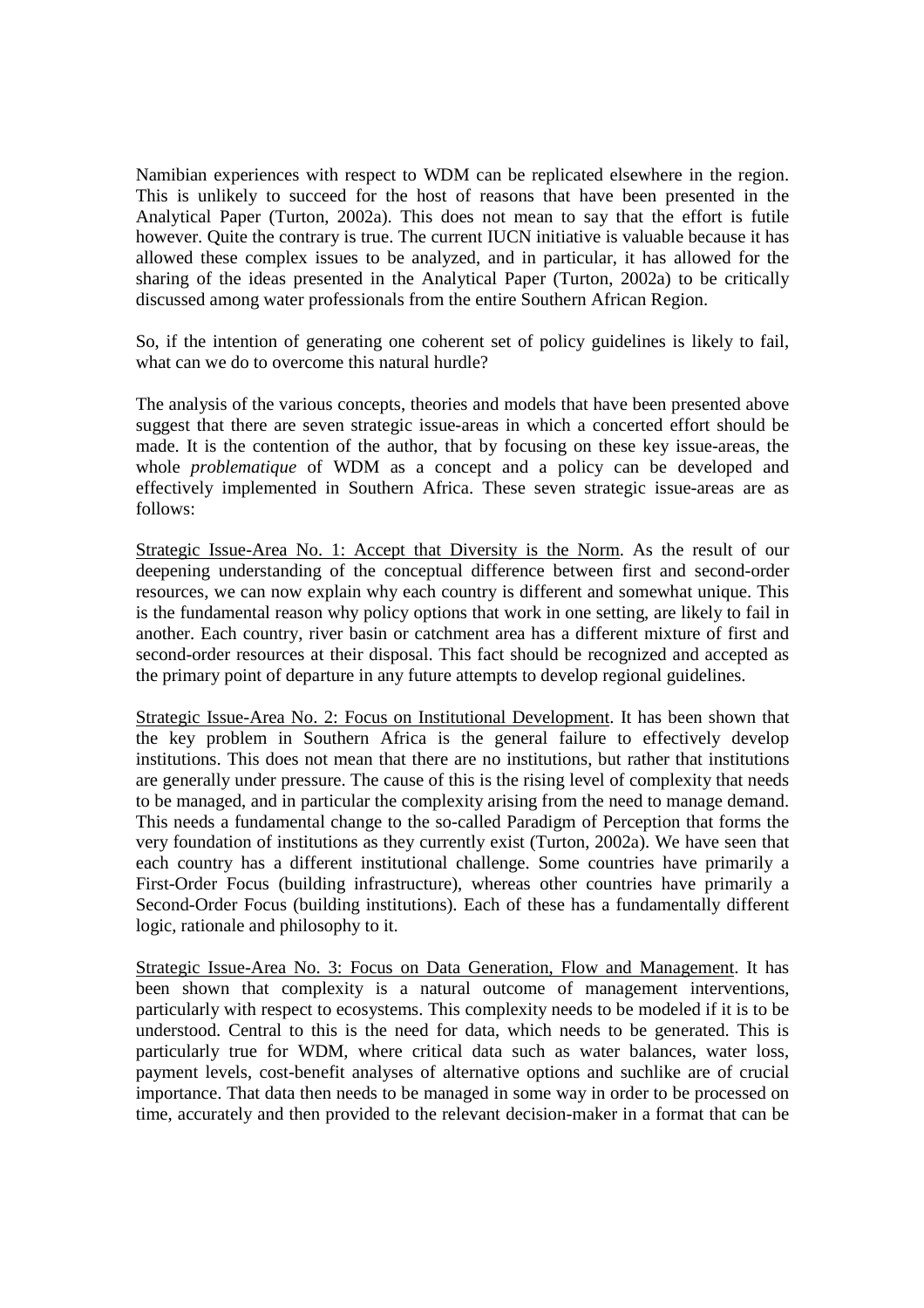understood. It is generally known that data management is a weakness in most developing countries, and Southern Africa is no exception.

Strategic Issue-Area No. 4: Focus on the Broader Socio-Economic Setting. It has been shown that policy decisions do not take place in a vacuum. Similarly, it has been shown that complexity results in feedback loops, some positive and some negative. There is consequently an intimate linkage between the policy-making environment and the broader socio-economic setting in which it is embedded. WDM needs both policy generation and sanction for non-compliance if it is to succeed. This is unlikely to occur in a setting where socio-economic development does not allow for the generation of sufficient income streams with which to support institutions, let alone to allow them to adapt to changing needs. The linkage between poverty and second-order resource scarcity is a fundamental one that needs to be taken cognizance of if WDM policies are to be effective.

Strategic Issue-Area No. 5: Focus on Political Will. Because water brings privilege, its allocation in society will always be politicized. As one commentator has noted, "water flows [uphill] towards power and money" (Reisner, 1993: 296). Politicians seek power and generally have a short-term focus (about getting elected), whereas water resource managers generally have a long-term focus. The political environment constrains the water resource management environment however, so there is a distinct difference between what should be done to manage resources sustainably, and what can be done to manage those resources sustainably (Allan, 2000:184). One therefore needs to get political buy-in before WDM policies can become viable. As long as politicians try to seek re-election by offering free water to potential voters, WDM policies will continue to be undermined.

Strategic Issue-Area No. 6: Focus on Windows of Opportunity. A well-documented factor in hydropolitics is what some have called "emblematic events" (Hajer, 1996) and others have called "windows of opportunity" (Kingdon, 1984; Allan, 2000:190). Its relevance is that it provides an opportunity for intense public debate on a given issue, and in general it provides for a narrowing of opinion on a given issue. Windows of opportunity allow for changes to be made in water policy. This is one of the reasons why water policy reform is never uniform, and generally appears as a series of incremental adjustments and adaptations rather than sweeping once-off initiatives. Every effort should be made to concentrate efforts to reform policy at times that coincide with emblematic events. One such opportunity was the Johannesburg Summit (World Summit on Sustainable Development) during which issues of sustainability were examined in detail.

Strategic Issue-Area No. 7: Focus on Incremental Applications of WDM. It has been shown that institutions are capable of learning, and that this learning results in a redefinition of the core problem being managed. This incrementalism is entirely natural and is in fact a healthy manifestation as it allows for corrections to be made before the results become catastrophic. For this reason any initiative designed to stimulate best practices and therefore to develop a set of WDM guidelines should harmonize itself with this natural incrementality rather than seek to make one major effort. In this regard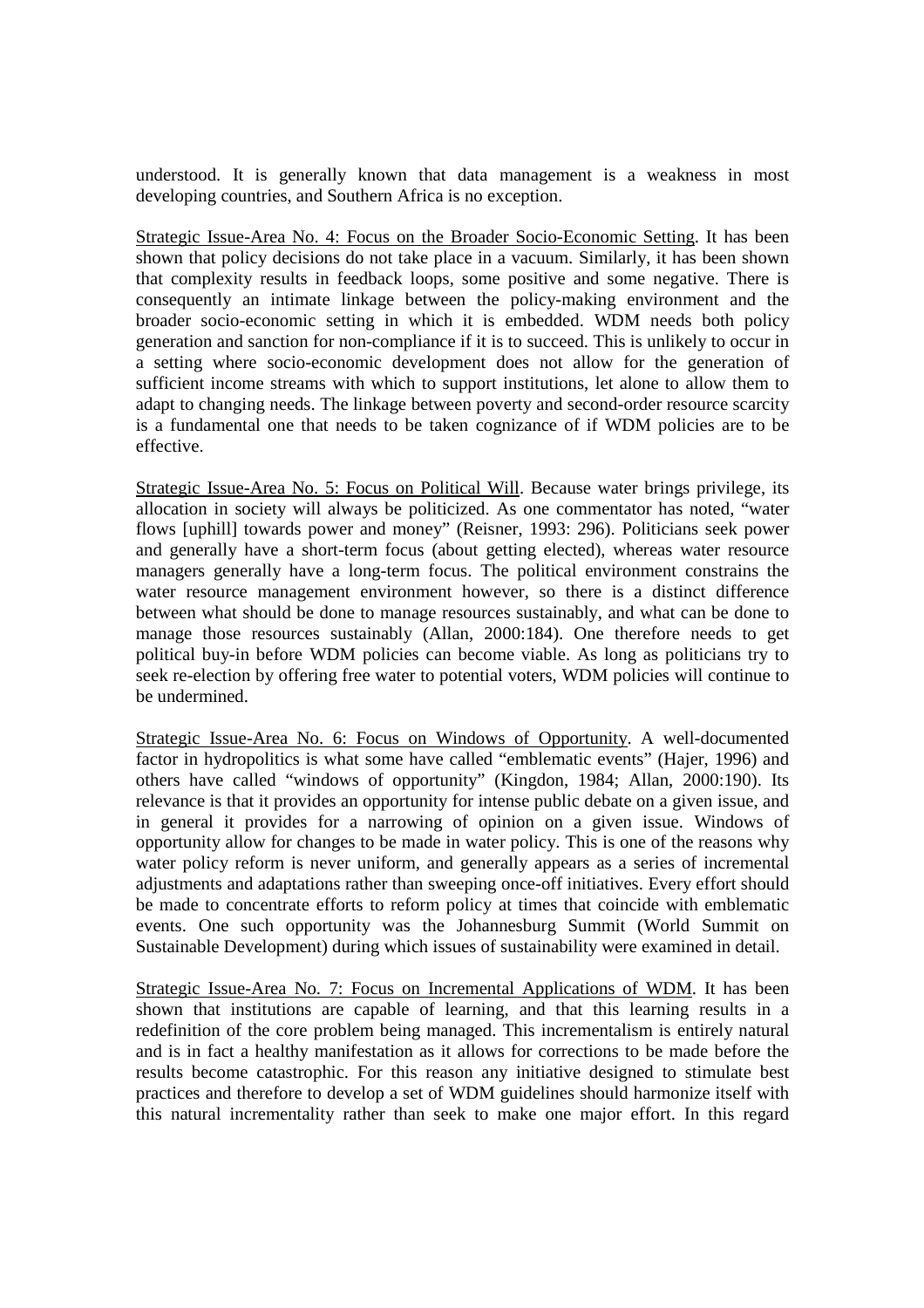cognizance can be taken of the different factors raised in the other six strategic issueareas, particularly with respect to the differing combinations of first and second-order resource availabilities within given countries. This will stimulate the development of sustainable WDM policies, and then encourage the cascading and adaptation of these policies to other countries and social settings.

# **5. Conclusion**

The Analytical Paper (Turton, 2002a) showed that as a result of the dynamics of complexity, the management of water resources actually consists of a series of oscillations between First and Second-Order Resource focal points, which were likened to the turning of a screw. It was shown that complexity increases over time, and that WDM represents yet another layer of management that is superimposed onto an already overburdened set of water management institutions. While the need to manage demand is a manifestation of increased complexity, a new set of complexities are introduced as well, some of which have unintended consequences. Emerging from this is the notion of different phases of water resource management, with three generic phases having been identified (the Supply, Demand and Adaptive Phases); each with a fundamentally different focal point; each representing an increasing level of complexity; and each containing a progressively greater degree of political risk, thereby introducing the importance of legitimacy into the overall management equation. Finally, a set of seven strategic issue-areas were isolated. It is hoped that third-party role-players such as the IUCN and others can use this emerging knowledge in order to select projects where their impact can be maximized.

## **6. Acknowledgements**

The IUCN is gratefully acknowledged for their support in developing the original Analytical Paper. Without this it would not have been possible to present the findings of what has been a concerted but diverse research effort, covering a few continents and a number of years. The input and support by the IUCN WDM Core Team is also appreciated and acknowledged. Finally, the support by Arcus Gibb (Pty) Ltd in their sponsorship of the GIBB-SERA Chair in IWRM is also acknowledged, as it is through their commitment that the management and institutional environment in the Southern African water sector is being improved through research, teaching and capacity building.

## **7. Bibliography**

**Allan, J.A.** 2000. *The Middle East Water Question: Hydropolitics and the Global Economy.* London: IB Tauris.

**Ashton, P. & Haasbroek, B.** 2002. Water Demand Management and Social Adaptive Capacity: A South African Case Study. In **Turton, A.R. & Henwood, R.** (Eds.) 2002. *Hydropolitics in the Developing World: A Southern African Perspective*. Pretoria: AWIRU.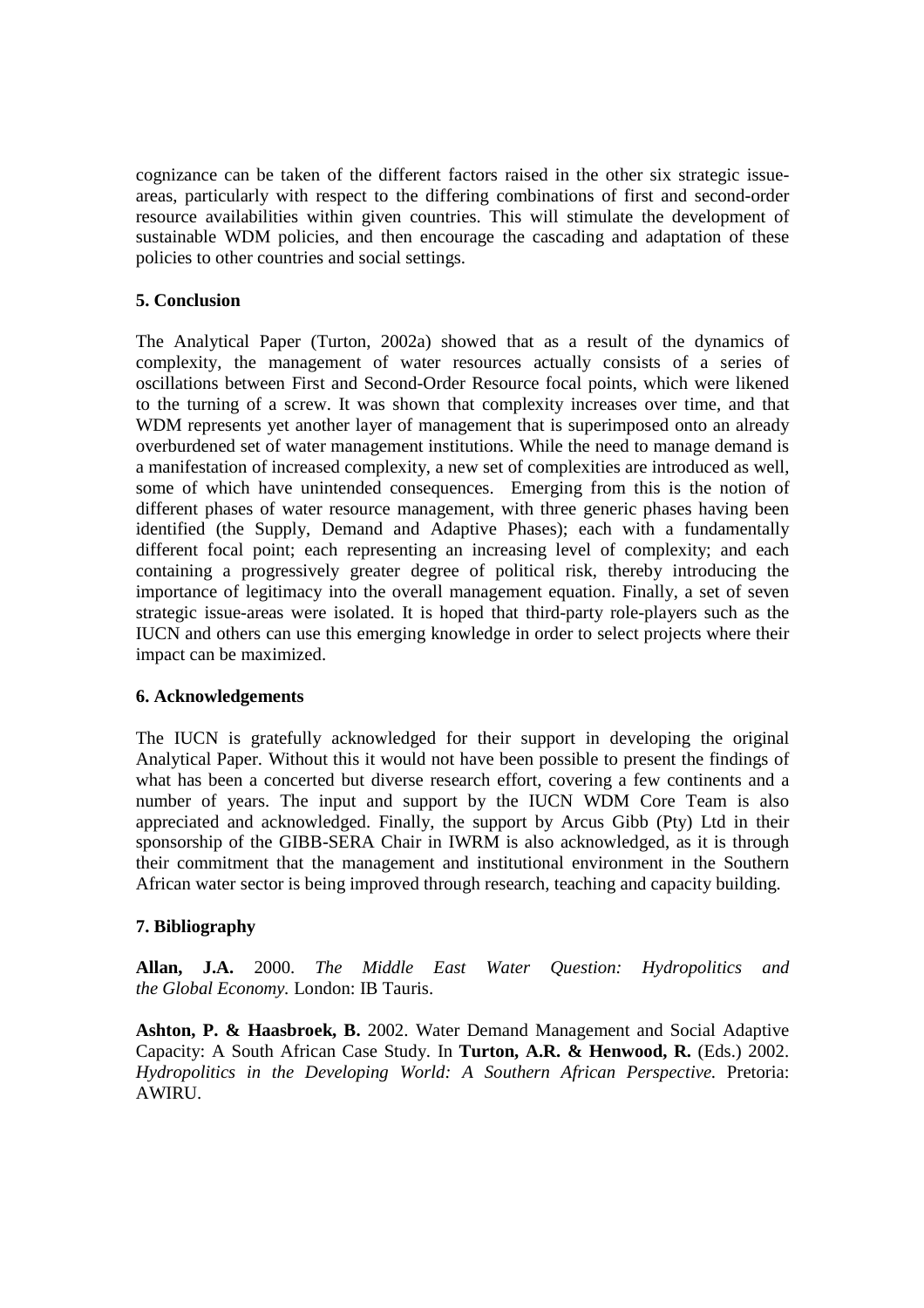**Goldblatt, M., Ndamba, J., van der Merwe, B., Gomes, F., Haasbroek, B. and Arntzen, J.** 1999. *Water Demand Management: Towards Developing Effective Strategies for Southern Africa: Phase 1.* Pretoria: The World Conservation Union (IUCN) – South Africa.

**Haas, E.** 1983. Words can hurt you; or, who said what to whom about regimes. In **Krasner, S.D.** (Ed.) *International Regimes*. Ithaca: Cornell University Press.

**Hajer, M**. 1996. *The Politics of Environmental Discourse: Ecological Modernization and the Policy Process*. Oxford: Clarendon Press.

**Homer-Dixon, T.F.** 2000. *The Ingenuity Gap*. London: Jonathan Cape.

**Kingdon, J.** 1984. *Agendas, Alternatives and Public Policies*. New York: Harper-Collins.

**Krasner, S.D.** 1983. Structural Causes and Regime Consequences: Regimes as Intervening Variables. In **Krasner, S.D.** (Ed.) *International Regimes*. Ithaca: Cornell University Press.

**Lundqvist, J.** 1998. Avert Looming Hydrocide, in *Ambio*, Vol. 27, No. 6; 428-433.

**Lundqvist, J. & Turton, A.R.** 2001. Social, Institutional and Regulatory Issues, in *Frontiers in Urban Water Management: Deadlock or Hope*? UNESCO: IWA Publishing.

**Molden, D., Sakthivadivel, R. & Samad, M.** 2001. Accounting for Changes in Water Use and the Need for Institutional Adaptation*.* In **Abernethy, C.L**. (Ed.) 2001. *Intersectoral Management of River Basins*. Colombo: International Water Management Institute (IWMI).

**Ohlsson, L.** 1999. *Environment, Scarcity and Conflict: A Study of Malthusian Concerns*. Department of Peace and Development Research. University of Göteborg.

**Reisner, M.** 1993. *Cadillac Desert: The American West and its Disappearing Water*. Revised Edition. New York: Penguin.

**Seckler, D.** 1996. The New Era of Water Resources Management: From "Dry" to "Wet" Water Savings. *IIMI Research Report No. 1*. Colombo, Sri Lanka: International Irrigation Management Institute (IIMI).

**Svendsen, M., Hammond Murray-Rust, D., Harmancioglu, N. & Alpaslan, N.** 2001. Governing Closing Basins: The Case of the Gediz River in Turkey*.* In **Abernethy, C.L**. (Ed.) 2001. *Intersectoral Management of River Basins*. Colombo: International Water Management Institute (IWMI).